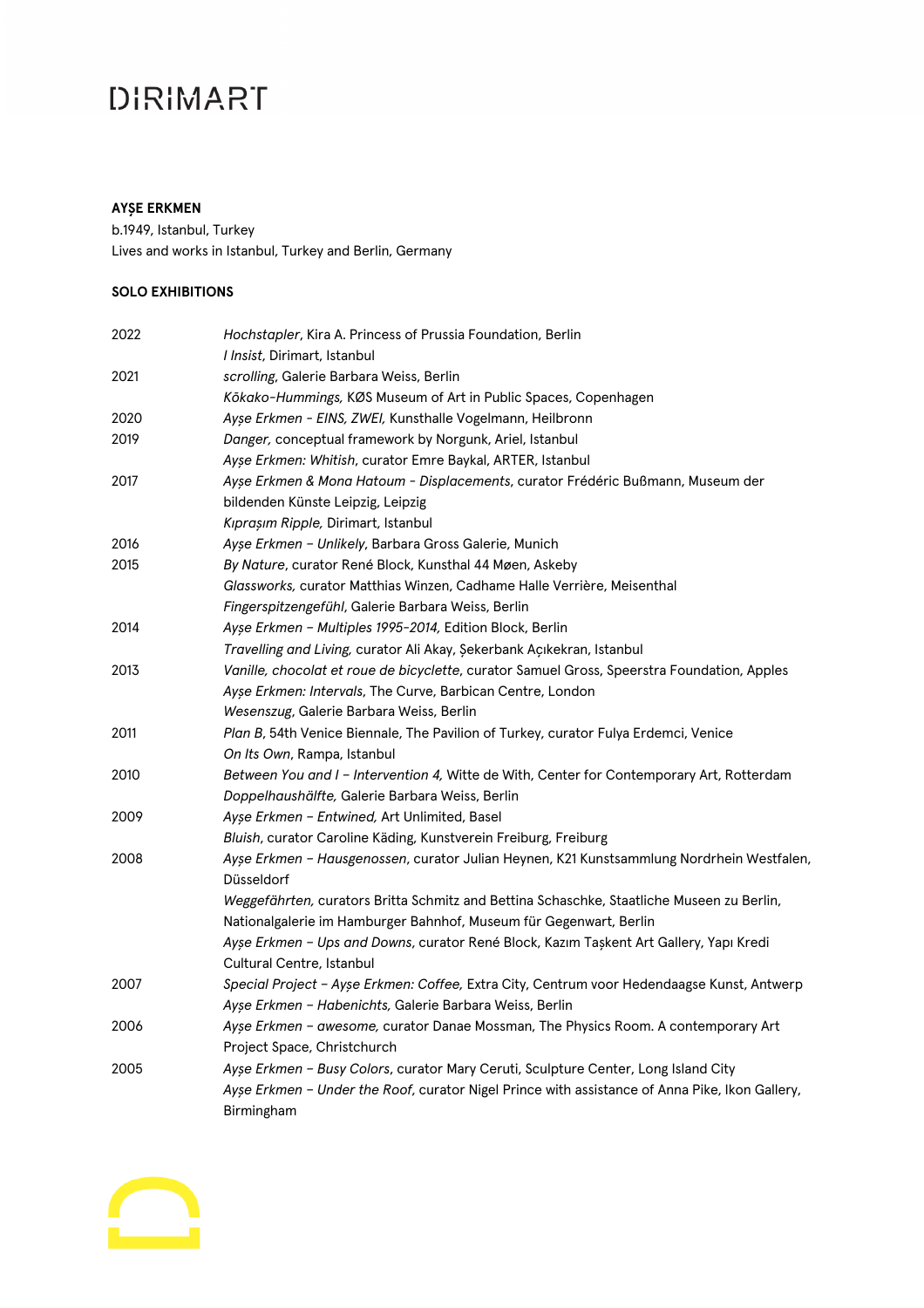|      | Ayşe Erkmen - Habseligkeiten, Galerie Barbara Weiss, Berlin                                  |
|------|----------------------------------------------------------------------------------------------|
|      | Ayşe Erkmen - Scenic Overlooks, Galerist, Istanbul                                           |
| 2004 | Ayse Erkmen - durchnässt, curator Matthias Ulrich, Schirn Kunsthalle, Frankfurt am Main      |
|      | Ayse Erkmen - GM, curator Sophie Lauwers, Palais de Beaux-Arts, Victor Horta Hall, Brussels  |
|      | Ayse Erkmen - bound to, curator Hannelore Kersting, Stadisches Museum Abteiberg,             |
|      | Mönchengladbach                                                                              |
|      | Ayşe Erkmen - Bis August, curator Eva Schmidt, Gesellschaft für Aktuelle Kunst, Bremen       |
| 2003 | Ayse Erkmen - Tidvatten, curator Richard Julin, Konsthall Magasin 3, Stockholm               |
|      | Kuckuck, curator Konrad Bitterli, Kunstmuseum St. Gallen, St. Gallen                         |
| 2002 | Ayşe Erkmen - Boş Zamanlar, Galerist, Istanbul                                               |
|      | Ayşe Erkmen - Müßiggang, Galerie Barbara Weiss, Berlin                                       |
|      | Ayse Erkmen - Ketty und Assam, Annual Project Campus 2002, curators Florian Waldvogel and    |
|      | Marius Babias, Kokerei Zollverein, Essen                                                     |
|      | Ayse Erkmen - Kein Gutes Zeichen, curator Matthias Herrmann, Secession, Vienna               |
| 2001 | Two Women at the Hairdresser, Chambal, Eudora, Emre & Dario, Macka Art Gallery, Istanbul     |
|      | Ayse Erkmen - Shipped Ships, Deutsche Bank AG art series: Moment - Temporary Art in Public   |
|      | Space, curators Britta Farber, Ariane Grigoteit and Friedhelm Hütte, Frankfurt am Main       |
| 1999 | Ayşe Erkmen - Half Of, Galerie Deux, Tokyo                                                   |
|      | Ayse Erkmen - summertime, Galerie Brigitte Trotha, Frankfurt am Main                         |
|      | Ayse Erkmen - Batman and others and other Auto Shapes, Galerie Mueller-Roth, Stuttgart       |
|      | Ayse Erkmen - choo-choo, curator Werner Meyer, Kunsthalle Göppingen, Göppingen               |
| 1997 | Ayşe Erkmen - PFM-1 and others, Macka Art Gallery, Istanbul                                  |
|      | Ayse Erkmen - I-MA-GES, curators Ferdinand Ullrich and Hans-Jürgen Schwalm, Kunsthalle       |
|      | Recklinghausen, Recklinghausen                                                               |
|      | Ayse Erkmen - Conversations, organized by Macka Art Gallery, Taksim Cumhuriyet Meydanı,      |
|      | Istanbul                                                                                     |
| 1996 | Ayse Erkmen - Images, curator Johannes Teiser, Kunstverein Arnsberg, Arnsberg                |
|      | Ayse Erkmen - Objects of Mine, Galeries Lafayette, Berlin                                    |
|      | Zuspiel - Ayșe Erkmen, Andreas Slominski, curators Brigitte Kölle, Kasper König and Matthias |
|      | Winzen, Portikus, Frankfurt am Main                                                          |
| 1995 | Ayşe Erkmen - This Gallery, Macka Art Gallery, Istanbul                                      |
| 1993 | Ayşe Erkmen - Zum Haus, Galerie von der Tann, Berlin                                         |
|      | Ayse Erkmen - Das Haus, curator Friedrich Meschede, daadgalerie, Berlin                      |
| 1989 | Ayse Erkmen - Here and There, Macka Art Gallery, Istanbul                                    |
| 1987 | Ayse Erkmen - Green Ray, Turkish-American Association, Izmir                                 |

#### **GROUP EXHIBITIONS**

| 2023 | RIBOCA 3, Riga International Biennial of Contemporary Art, chief curator René Block, Riga |
|------|-------------------------------------------------------------------------------------------|
|      | (Upcoming)                                                                                |
| 2022 | ThisPlay, curator Emre Baykal, ARTER, Istanbul                                            |
| 2021 | Ewig Dein, St. Maria Church, Istanbul                                                     |
|      | <i>Inventory, Ichihara, Japan</i>                                                         |
| 2020 | Dirimart Presents VII: Still Life, Dirimart, Istanbul                                     |

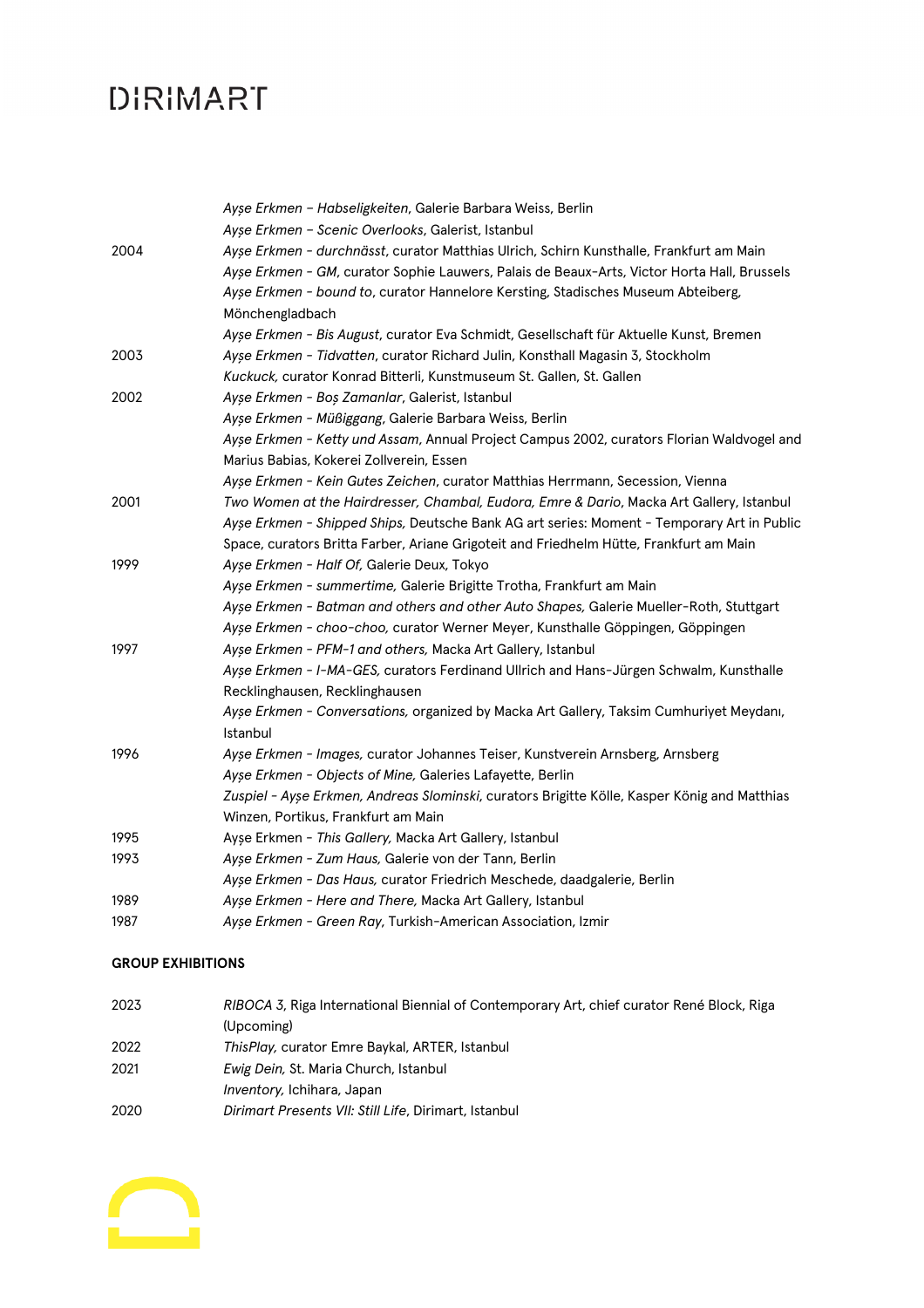|      | Lonesome George, KölnSkulptur #10, curator Tobias Berger, Skulpturenpark Köln, Cologne         |
|------|------------------------------------------------------------------------------------------------|
|      | 25th Rohkunstbau, The Jubilee Exhibition, Tenderness, Lübben                                   |
|      | #playathome: A Selection from the Arter Collection, ARTER, Istanbul                            |
|      | Beethoven Moves, Kunsthistorisches Museum, Vienna                                              |
|      | Tenderness, About Common Living, Rohkunstbau, Spreewald                                        |
| 2019 | Artspace Germany, curator Ursula Zeller, Milli Reasürans Art Gallery, Istanbul                 |
|      | 40,000. A Museum of Curiosity, 4th Small Sculpture Triennial, curator Brigitte Franzen, Alte   |
|      | Kelter Fellbach, Stuttgart                                                                     |
|      | Yorkshire Sculpture International 2019, Leeds                                                  |
|      | Taming y/Our Passion, Aichi Triennale, Aichi                                                   |
| 2018 | Kunst & Kohle. Hommage an Jannis Kounellis, curator Ferdinand Ullrich, MKM Museum              |
|      | Küppersmühle für Moderne Kunst, Duisburg                                                       |
|      | Edge of the Wonderland?, The First Thailand Biennale Krabi, curator Jiang Jiehong, Krabi       |
|      | It smells like flowers & fragrances, curator Dr Heike Fuhlbrügge, me Collectors Room, Stiftung |
|      | Olbricht, Berlin                                                                               |
|      | First Round. A Selection from Banu- Hakan Çarmıklı Collection, curator Hakan Çarmıklı, Galata  |
|      | Greek Primary School, Istanbul                                                                 |
|      | Minimale Differenzen, curators Jett Rodgers and Jochum Rodgers, Jochum Rodgers, Berlin         |
|      | Møenlight Sonata - A homage to the starry sky of Møn, curator René Block, Kunsthal 44 Møen,    |
|      | Askeby                                                                                         |
|      | Large Meadow 2018 Exhibitions, conceptual framework by Norgunk, Istanbul                       |
| 2017 | Transposition, Sinopale 6, curators T. Melih Görgün, Nike Baetzner and Jonatan Habib Engqvist, |
|      | Sinop                                                                                          |
|      | "Ohne Titel" a selection by Edition Block, curator René Block, Zilberman Gallery, Istanbul;    |
|      | Edition Block, Berlin                                                                          |
|      | ğ - queer forms migrate, curators Emre Busse and Aykan Safoğlu, Schwules Museum, Berlin        |
|      | Murmuring, curator Ali Akay, Mestna Galerija Ljubljana, Ljubljana                              |
|      | Surreal House, The Pill Gallery, Istanbul                                                      |
|      | Skulpture Projekte Münster 2017, curators Kasper König, Britta Peters and Marianne Wagner,     |
|      | Münster                                                                                        |
|      | Art and Alphabet, curator Brigitte Kölle, Hamburger Kunsthalle, Hamburg                        |
|      | Flair, curator Gregory Volk, Fridman Gallery, New York                                         |
|      | Tu m'arcel, conceptual framework by Norgunk, Ariel, Istanbul                                   |
|      | 5 Positionen, Galerie Barbara Weiss, Berlin                                                    |
|      | Ayse Erkmen & Bernard Frize. Badminton on Meadow, conceptual framework by Norgunk,             |
|      | Riverrun, Istanbul                                                                             |
| 2016 | Uncertain States. Artistic Strategies in States of Emergency, curators Anke Hervol, Johannes   |
|      | Odenthal, in cooperation with Katerina Gregos and Diana Wechsler, Akademie der Künste,         |
|      | <b>Berlin</b>                                                                                  |
|      | Blurry but Clear, conceptual framework by Norgunk, Ariel, Istanbul                             |
|      | Art Projects at 8 Shrines and Temples - Travelling over 1300 Years of Time and Space, curator  |
|      | Toshio Kondo, Saidaiji Temple, Nara                                                            |
|      | Surface and Beyond, curator Heinz Peter Schwerfel, Dirimart, Istanbul                          |
|      |                                                                                                |

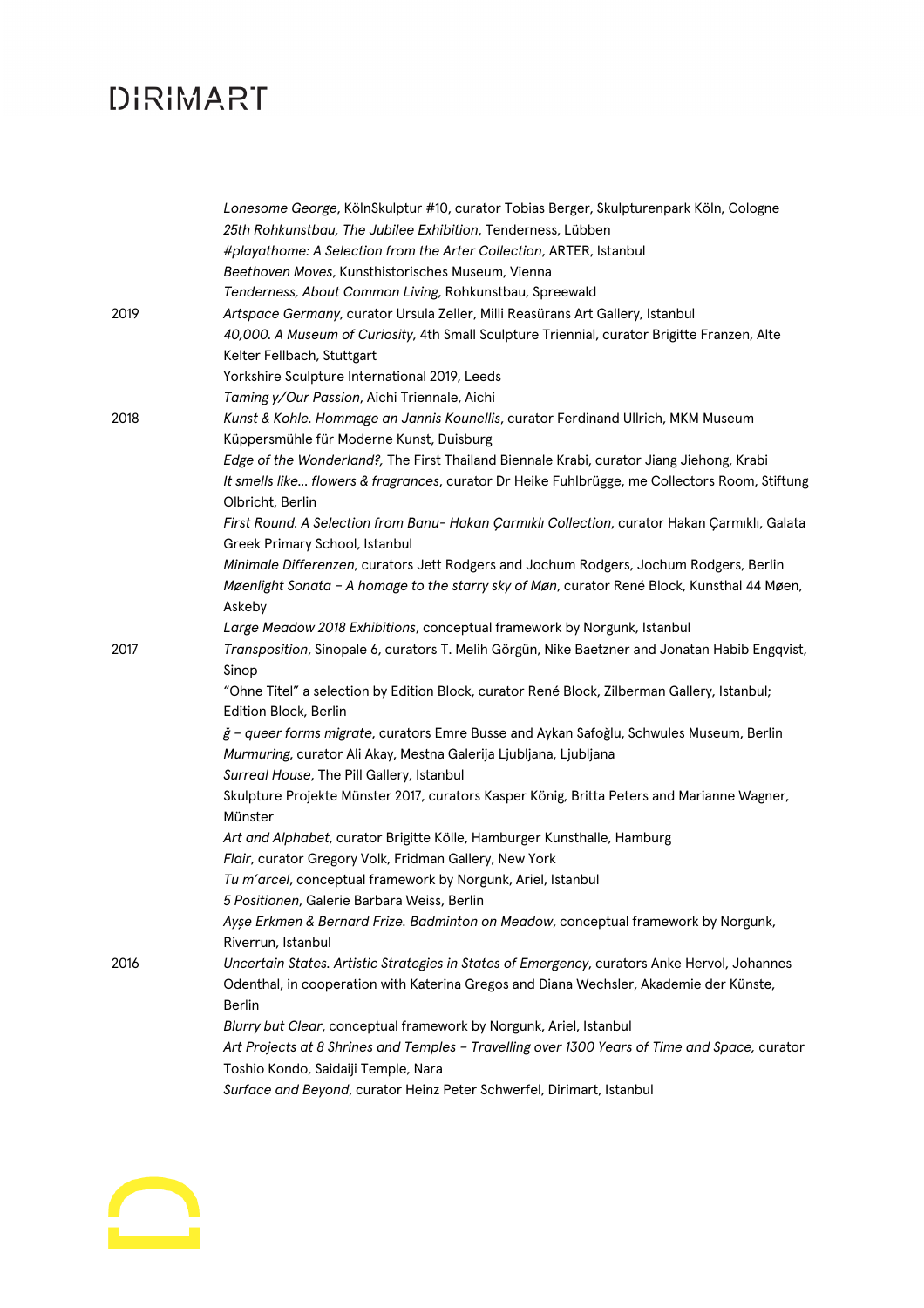|      | Let us Cultivate our Garden, Cappadox Festival II, curators Fulya Erdemci and Kevser Güler,<br>Cappadocia                                                                                                                                                                                      |
|------|------------------------------------------------------------------------------------------------------------------------------------------------------------------------------------------------------------------------------------------------------------------------------------------------|
|      | Ayşe Erkmen, Tamara Grcic, Janice Kerbel, Karin Sander, Barbara Gross Galerie, Munich                                                                                                                                                                                                          |
|      | Une histoire, art, architecture et design, des années 80 à aujourd'hui, curator Christine Macel,                                                                                                                                                                                               |
|      | Haus der Kunst, Munich                                                                                                                                                                                                                                                                         |
|      | This yearning is ours!, curator Lora Sarıaslan, Centre of Contemporary Art Znaki Czasu, Torun<br>DO IT, Montclair Art Museum, Montclair; Galerija Umjetnina, Split; Verge Center for the Arts,<br>Sacramento, California; Galerie de l'UQAM, Montreal, Québec; HAB Galerie, Nantes; Art Museum |
|      | of the University of Memphis, Memphis; Blue Star Company Art Museum, San Antonio                                                                                                                                                                                                               |
| 2015 | There's Something in the Air! - Scent in Art, curators Caro Verbeek and Stefanie Dathe,<br>Museum Villa Rot, Burgrieden-Rot                                                                                                                                                                    |
|      | White Screen Black Hole, conceptual framework by Norgunk, Ariel, Istanbul                                                                                                                                                                                                                      |
|      | Cappadocia Struck, Cappadox Festival I, curator Fulya Erdemci, Cappadocia                                                                                                                                                                                                                      |
|      | How did we get here, curator Merve Elveren, SALT Beyoğlu and SALT Galata, Istanbul                                                                                                                                                                                                             |
|      | Ich kenne kein Weekend. Archive and Collection René Block, curator Marius Babias, Neuer<br>Berliner Kunstverein, Berlin                                                                                                                                                                        |
|      | Every inclusion is an exclusion of other possibilities, curator November Paynter, SALT Beyoğlu,<br>Istanbul                                                                                                                                                                                    |
|      | Feminismen. The Video Art Collection of Neuer Berliner Kunstverein at Nordstern                                                                                                                                                                                                                |
|      | Videokunstzentrum, curators Marius Babias and Kathrin Becker, Nordstern Videokunstzentrum,<br>Gelsenkirchen                                                                                                                                                                                    |
|      | Strange Pilgrims, curator Heather Pesanti, Visual Arts Center, The University of Texas, Austin                                                                                                                                                                                                 |
|      | A - Ayse Erkmen & Ann Veronica Janssens, curators Ann Hoste and Philippe Van Cauteren,<br>S.M.A.K., Ghent                                                                                                                                                                                      |
|      | Imaginary Audience Scale, curator Misal Adnan Yıldız, Artspace, Auckland<br>1989, Galerie Barbara Weiss, Berlin                                                                                                                                                                                |
|      | DO IT, Kunsthal Aarhus, Aarhus; Bowling Green State University, Ohio; Talinna Kunstihoone,                                                                                                                                                                                                     |
|      | Tallinn; Kunstkraftwerk Leipzig, Leipzig; Kunsthal Rotterdam, Rotterdam; Napa Valley Museum,<br>Yountville; Nuevo Museo de Arte Contemporaneo, Guatemala                                                                                                                                       |
| 2014 | Rainproof Ideas & More Editions, Edition Block, Berlin                                                                                                                                                                                                                                         |
|      | Common Ground: Earth. A Selection from the Borusan Contemporary Art Collection, curator<br>Nazlı Gürlek, Borusan Contemporary, Istanbul                                                                                                                                                        |
|      | Attention Economy, conceptual framework by Nicolaus Schafhausen and Vivien Trommer,<br>Kunsthalle Wien, Vienna                                                                                                                                                                                 |
|      | Une histoire, art, architecture et design, des années 80 à aujourd'hui, curator Christine Macel,<br>Centre Pompidou, Paris                                                                                                                                                                     |
|      | Only the Dead Have Seen the End of War, 4th Çanakkale Biennial, curators Beral Madra, Seyhan                                                                                                                                                                                                   |
|      | Boztepe and Deniz Erbaș, Çanakkale                                                                                                                                                                                                                                                             |
| 2013 | The Unanswered Question. Iskele 2, curator René Block, Neuer Berliner Kunstverein, in                                                                                                                                                                                                          |
|      | cooperation with TANAS Berlin, Berlin                                                                                                                                                                                                                                                          |
|      |                                                                                                                                                                                                                                                                                                |
|      | Mom, Am I Barbarian?, 13th Istanbul Biennial, curator Fulya Erdemci, Istanbul<br>Modernity? Perspectives from France and Turkey, curators Çelenk Bafra and Levent Çalıkoğlu,                                                                                                                   |
|      | Istanbul Modern, Istanbul                                                                                                                                                                                                                                                                      |
|      | New Kids of the Block, curator Ayse Erkmen, TANAS, Berlin                                                                                                                                                                                                                                      |

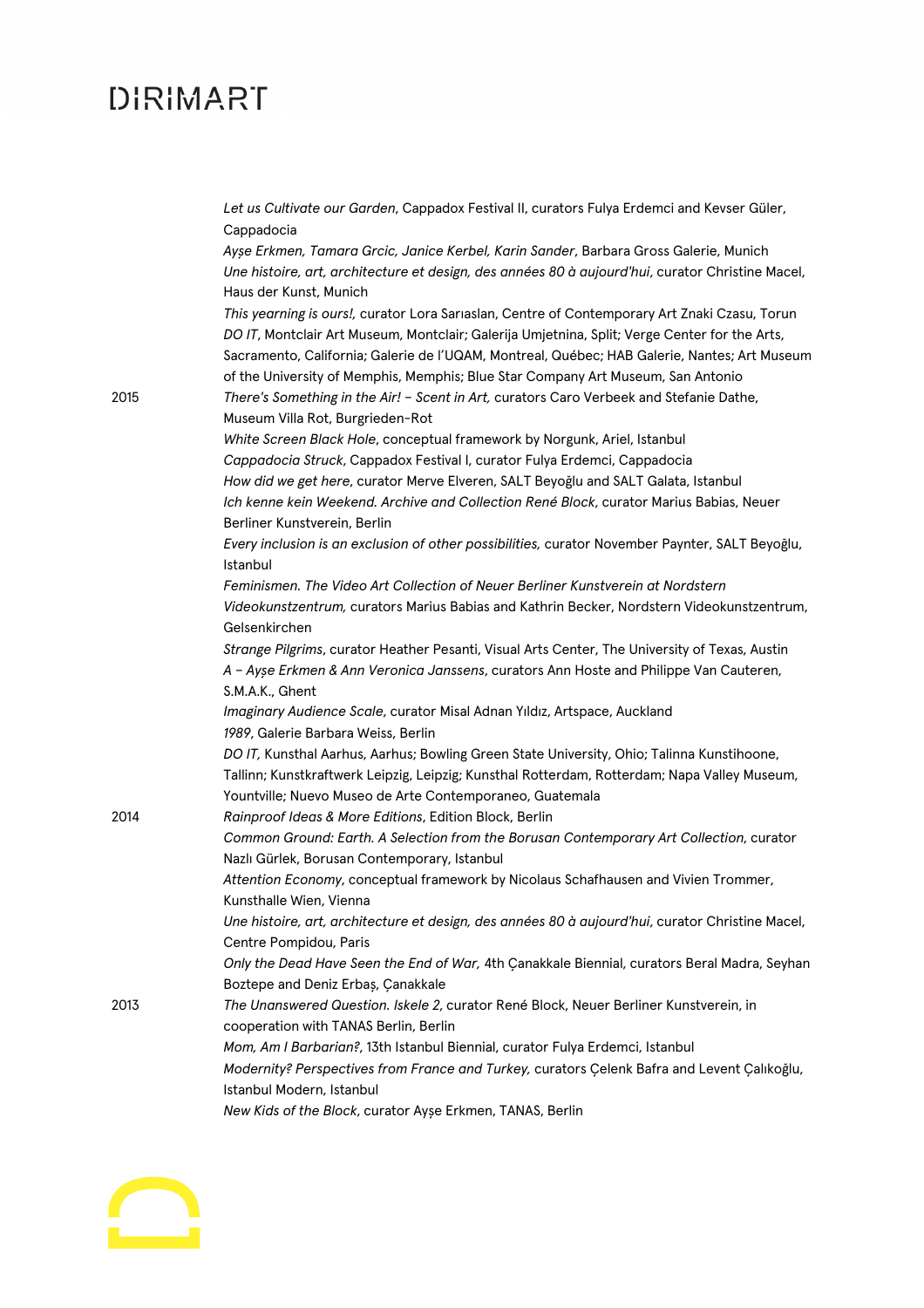| 2012 | Istanbul Eindhoven - SALTVanAbbe: 68-89, curators Charles Esche and Vasif Kortun, SALT<br>Beyoğlu, Istanbul            |
|------|------------------------------------------------------------------------------------------------------------------------|
|      | Chkoun Ahna, curators Khadija Hamdi and Timo Kaabi-Linke, Carthage Contemporary, National<br>Museum of Carthage, Tunis |
|      | The Human Senses and Perception in Contemporary Art, curators Anette Hüsch, Natascha                                   |
|      | Driever and Susanne Petersen, Kunsthalle zu Kiel, Kiel                                                                 |
|      | Text Textile Texture, Galerie Barbara Weiss, Berlin                                                                    |
|      | More Than Sound, curator Theodor Ringborg, Bonniers Konsthall, Stockholm                                               |
|      | Two birds, a stone and a horse, curator Henk Visch, Wako Works of Art, Tokyo                                           |
|      | The Nature of Disappearance Group Show (Part 2), curator Dieter Buchhart, Marianne Boesky                              |
|      | Gallery, New York                                                                                                      |
| 2011 | Ayşe Erkmen - Itself, Magazin 4, Bregenzer Kunstverein, Bregenz                                                        |
|      | Dream and Reality, curators Fatmagül Berktay, Levent Çalıkoğlu, Zeynep İnankur and Burcu                               |
|      | Pelvanoğlu, Istanbul Modern, Istanbul                                                                                  |
|      | A Conceptual Heritage: Vanguard Installations, curator Beral Madra, Artam Antik A.S., Istanbul                         |
|      | Archive III: Animated Movements, curator Ali Akay, Şekerbank Açıkekran, Istanbul                                       |
|      | To Multiply is Human - Edition Block 45 Years 1966-2011, curator Barbara Heinrich, Edition                             |
|      | Block, Berlin                                                                                                          |
|      | Double Crescent: Art from Istanbul and New Orleans, curator Dan Cameron, C24 Gallery, New                              |
|      | York                                                                                                                   |
|      | Old Acquaintances and New Friends from the Kunstmuseum St. Gallen Collection, curator                                  |
|      | Matthias Wohlgemuth, Kunstmuseum St. Gallen, St. Gallen                                                                |
|      | Bodily Choreography, curator Maria Brewińska, Zachęta National Gallery of Art, Warsaw                                  |
|      | Continuous Variations, curator Ali Akay, Akbank Sanat, Istanbul                                                        |
|      | The Secret Life of Abstract Forms, curator Barbara J. Scheuermann, Hopstreet Gallery,                                  |
|      | <b>Brussels</b>                                                                                                        |
|      | Video Program / TANAS, curator Barbara Heinrich, Marta-Herford Museum, Herford                                         |
| 2010 | Sent By Mail, Galerie Barbara Weiss, Berlin                                                                            |
|      | Second Exhibition, curator Emre Baykal, ARTER, Istanbul                                                                |
|      | Starter. Works from the Vehbi Koç Foundation Contemporary Art Collection, curator René                                 |
|      | Block, ARTER, Istanbul                                                                                                 |
|      | Tactics of Invisibility, curators Emre Baykal and Daniela Zyman, Thyssen-Bornemisza Art                                |
|      | Contemporary, Vienna; TANAS, Berlin; ARTER, Istanbul                                                                   |
|      | Emscherkunst.2010, curator Florian Matzner, Essen                                                                      |
|      | Compilation, Bernhard Knaus Fine Art GmbH, Frankfurt am Main                                                           |
|      | Quartet - Four Biennials Reflected in Prints, curator René Block, International Centre of                              |
|      | Graphic Arts, Ljubljana                                                                                                |
|      | Edition 5 Erstfeld, Haus für Kunst Uri, Altdorf                                                                        |
| 2009 | For the blind man in the dark room looking for the black cat that isn't there, curator Anthony                         |
|      | Huberman, Contemporary Art Museum St. Louis, St. Louis; ICA, London; MOCAD / Museum of                                 |
|      | Contemporary Art, Detroit; de Appel, Amsterdam; Kulturgest, Lisbon                                                     |
|      | Istanbul Next Wave. Simultaneity - Parallels - Opposites, curators Çetin Güzelhan and Levent                           |
|      | Çalıkoğlu, Martin-Gropius-Bau, Berlin                                                                                  |

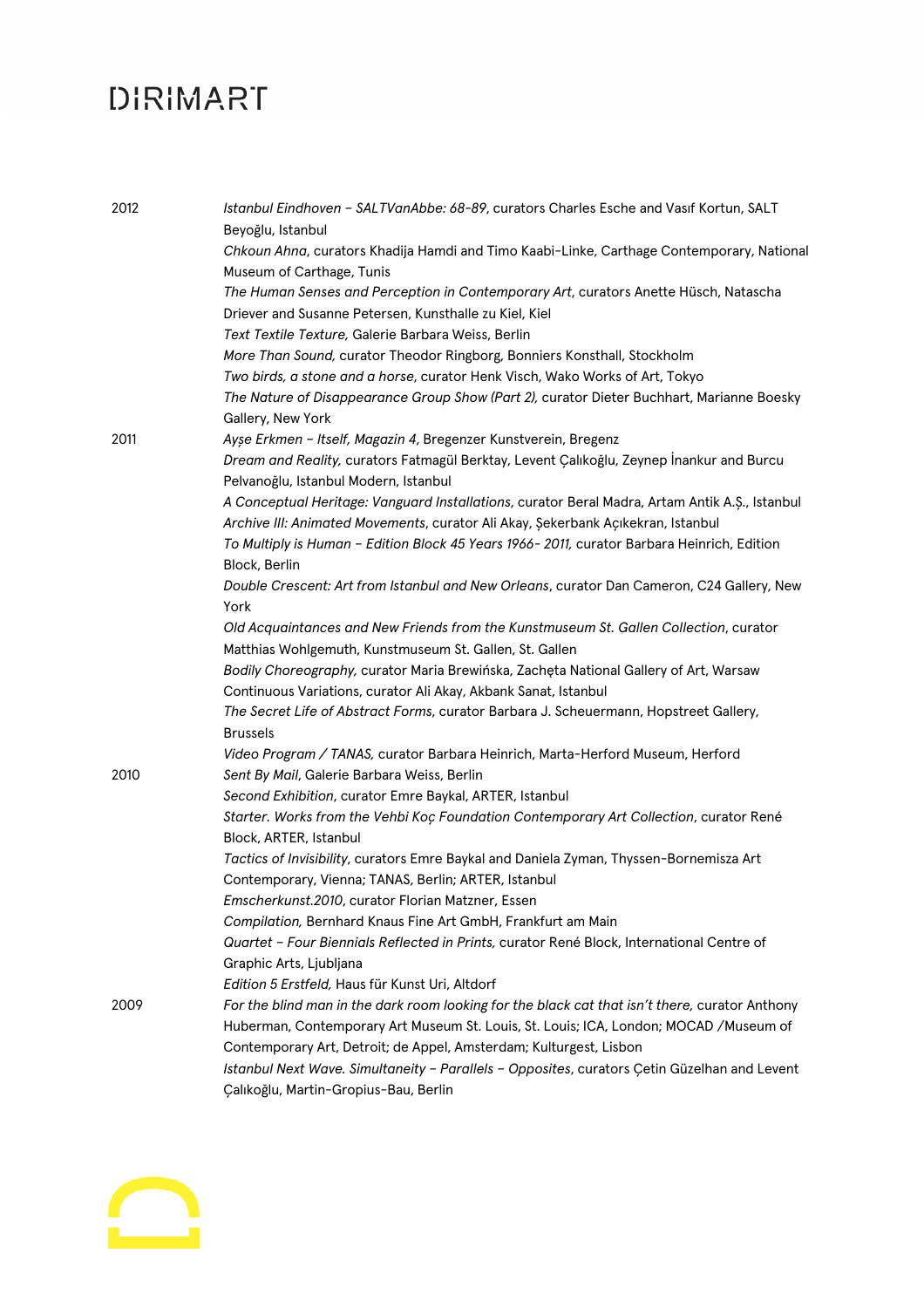|      | An Audio Tour through Berlin by Karin Sander, curator Karin Sander, Temporäre Kunsthalle<br>Berlin, Berlin                                         |
|------|----------------------------------------------------------------------------------------------------------------------------------------------------|
|      | Variations Continues / Continuous Variations, curator Ali Akay, Centre d'Art contemporain<br>d'Ivry - le Crédac, Ivry-sur-Seine, Paris             |
|      | Access All Areas, A Drawing Exhibition, curators Arturo Herrera and Tanja Wagner, Galerie Max<br>Hetzler, Berlin                                   |
|      | Utopia and Monument I. On the Validity of Art Between Privatisation and the Public Sphere,<br>curator Sabine Breitwieser, Steirischer Herbst, Graz |
|      | Beyond These Walls, curator Margot Heller, South London Art Gallery, London                                                                        |
|      | New Works, New Horizons, curator Levent Çalıkoğlu, Istanbul Modern, Istanbul                                                                       |
|      | What Else?, curator Karine Vonna, Villa du Parc, Annemasse                                                                                         |
|      | Same Old Song, curator Ali Akay, Akbank Sanat, Istanbul                                                                                            |
|      | Provisions for the Future and Past of the Coming Days, 9th Sharjah Biennial, curators Isabel                                                       |
|      | Carlos and Tarek Abou El Fetouh, Sharjah Contemporary Arab Art Museum, Sharjah                                                                     |
|      | Desire Acquire, Galerie Bob Van Orsouw, Zurich                                                                                                     |
|      | Scénographies/de Dan Graham a Hubert Robert, curators Nathalie Ergino and Dorothée                                                                 |
|      | Deyriès-Henry, Lux Scène nationale Valence, Art3 Valence, La comédie de Valence, Lycée Le                                                          |
|      | Valentin Bourg-lès-Valence, Palais Delphinal, Ville de Saint-Donat-sur-l'Herbasse, France                                                          |
| 2008 | A, B, C, D, ABC Art Fair, Berlin                                                                                                                   |
|      | Wandering Lines: Towards a New Culture of Space, SCAPE 2008 Christchurch Biennial of Art in                                                        |
|      | Public Space, curators Fulya Erdemci and Danae Mossman, Christchurch                                                                               |
|      | 7th Shanghai Biennial, curator Julian Heynen, Biennial Exhibition Hall, Shanghai                                                                   |
|      | Above The Fold. Ayse Erkmen, Ceal Floyer, David Lamelas, curator Nikola Dietrich,                                                                  |
|      | Kunstmuseum Basel, Museum für Gegenwartskunst, Basel                                                                                               |
|      | Folkestone Sculpture Triennial, curator Andrea Schlieker, Kent                                                                                     |
|      | Ladies Only, curator Konrad Bitterli, Kunstmuseum St. Gallen, St. Gallen                                                                           |
|      | 54. Internationale Kurzfilmtage Oberhausen, CineStar, Oberhausen                                                                                   |
|      | Edition Block - to be continued, curator René Block, Edition Block, Berlin                                                                         |
|      | All-Inclusive A Tourist World, curator Matthias Ulrich, Schirn Kunsthalle Frankfurt, Frankfurt am<br>Main                                          |
| 2007 | 20th International Documentary Film Festival, Tuschinski, Amsterdam                                                                                |
|      | Kunst Film Biennale Köln, Kölnischer Kunstverein, Cologne                                                                                          |
|      | Sanat Sokağa Taştı!, initiated by "Radikal Art", Istanbul                                                                                          |
|      | Modern and Beyond, curator Fulya Erdemci, Santralistanbul, Istanbul                                                                                |
|      | Beyond the Wall. Berlin - Freihafen der Künste, curator Britta Schmitz, Max Liebermann Haus,<br>Berlin                                             |
|      | Time Present Time Past. Highlights from 20 Years of the International Istanbul Biennial, curator<br>David Elliott and Rosa Martínez, Istanbul      |
|      | Drei Farben - Weiss (XIV. Rohkunstbau), curator Mark Gisbourne, Schloss Sacrow, Potsdam                                                            |
|      | It Takes Something to Make Something. The Rausch Collection, curator Nikola Dietrich, in                                                           |
|      | cooperation with Helga and Hartmut Rausch, Portikus, Frankfurt am Main                                                                             |
|      | Griffelkunst-Vereinigung Hamburg e.V., Hamburg                                                                                                     |
|      | Frei. Fem kunstnere fra Balkan, Galerie Susanne Ottensen, Copenhagen                                                                               |
|      | Recalls - Reminders, Galerist, Istanbul                                                                                                            |
|      |                                                                                                                                                    |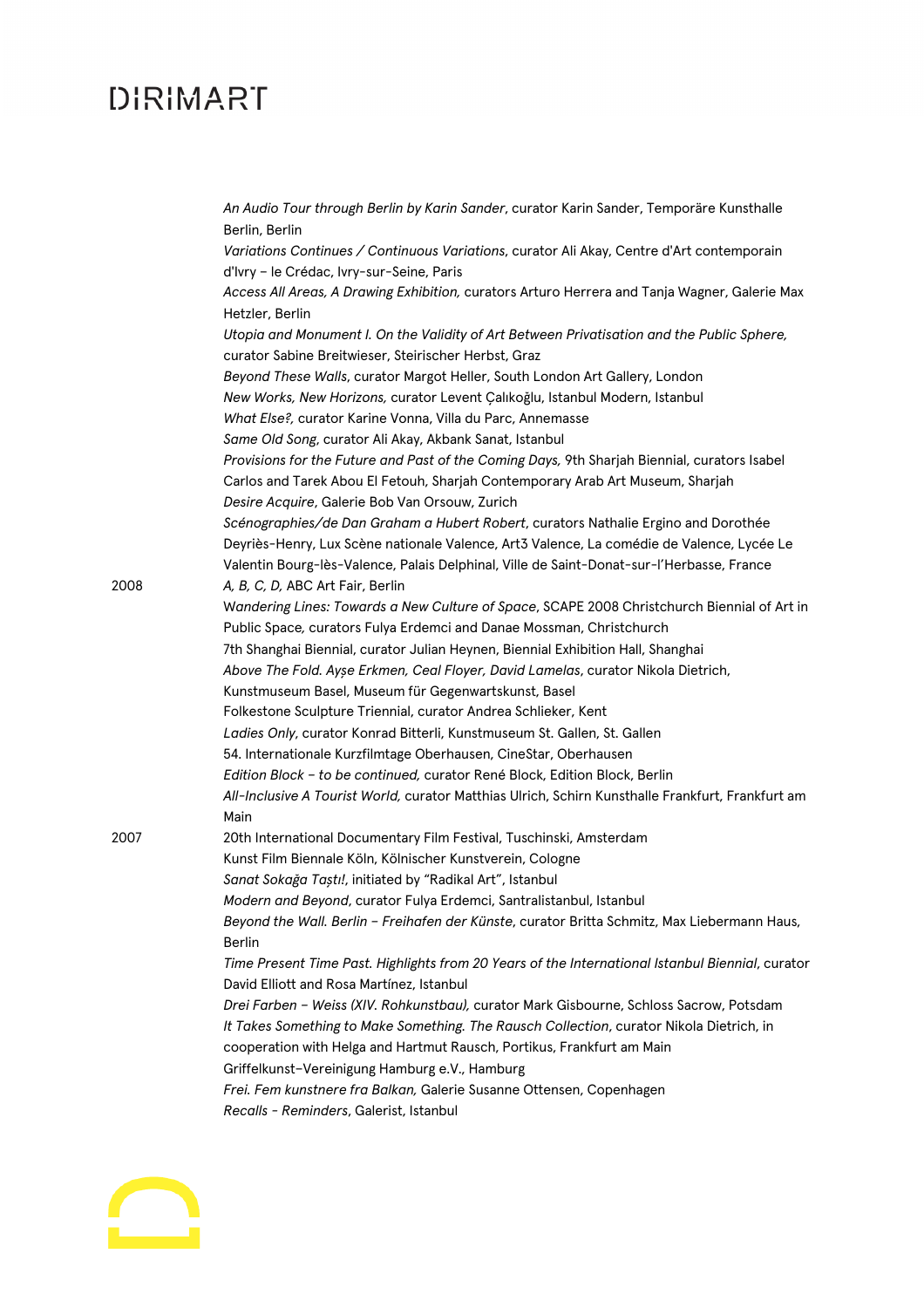|      | Forum expanded, 57. Internationale Filmfestspiele Berlin, Kino Arsenal 1, Berlin                  |
|------|---------------------------------------------------------------------------------------------------|
|      | XIV. Rohkunstbau Drei Farben - WEISS, Schloss Sacrow, Potsdam                                     |
|      | Kunstfilmbiennale, Cologne                                                                        |
| 2006 | Fremd bin ich eingezogen, curator René Block, Kunsthalle Fridericianum, Kassel                    |
|      | U2 Alexanderplatz, curators Christoph Bannat, Uwe Jonas, Annette Maechtel, Tine Neumann,          |
|      | Barbara Rüth and Birgit Anna Schumacher, Berlin                                                   |
|      | 3rd Echigo-Tsumari Art Triennial, curator Fram Kitagawa, Nigata                                   |
|      | Anstoss Berlin. Art makes the world, curator Katja Blomberg, Haus am Waldsee, Berlin              |
|      | Collection '05, curator Nathalie Ergino, Institut d'art contemporain - Frac Rhône-Alpes,          |
|      | Villeurbanne                                                                                      |
|      | KONTRACOM, 06. Contemporary Festival Salzburg, curator Max Hollein, Salzburg                      |
| 2005 | Artists' Books Revisited, curator Matthias Herrmann, organized by Art Metropole, Toronto in       |
|      | cooperation with Secession, Vienna, Printed Matter, Inc., New York; Art Metropole, Toronto        |
|      | EindhovenIstanbul, curators Eva Meyer-Hermann and Charles Esche, Van Abbemuseum,                  |
|      | Eindhoven                                                                                         |
|      | Projekt Migration, curators Aytaç Eryılmaz, Marion von Osten, Martin Rapp, Kathrin Rhomberg       |
|      | and Regina Römhild, Kölnischer Kunstverein, Cologne                                               |
|      | Istanbul Pedestrian Exhibitions 2: Tünel/Karaköy, curators Emre Baykal and Fulya Erdemci, Info    |
|      | Centers Karaköy, Istanbul                                                                         |
|      | Raum. Prolog, curators Matthias Flügge, Robert Kudielka and Angela Lammert, Akademie der          |
|      | Künste, Berlin                                                                                    |
|      | Chocolate Art, curators Kasper König and Julia Friedrich, Museum Ludwig and Imhoff-               |
|      | Stollwerck-Museum, Cologne                                                                        |
|      | Contaging with Nature, curators Ali Akay and Levent Çalıkoğlu, Akbank Sanat, Istanbul             |
| 2004 | :mentalKLINIK-04. [~self], curators :mentalKLINIK and Marie-Claude Beaud, Mudam Camp de           |
|      | Base, Luxembourg City                                                                             |
|      | Love it or leave it, V. Cetinje Biennale, curators René Block and Nataša Ilić, Narodni muzej Crne |
|      | Gore, Cetinje; Galerinë Kombëtare të Arteve, Tirana; Galerija OTOK / Lazareti, Dubrovnik          |
|      | Reappearance: The Author's Look for a Reappearance of The Event, organized by                     |
|      | Contemporary Art Institute Péc/Pëje, Kosovo Museum, Pristina                                      |
|      | Die Neue Kunsthalle III: materiell-virtuell, curator Rolf Lauter, Kunsthalle Mannheim, Mannheim   |
|      | Who is singing over there?, curator Dunja Blažević, Umjetnička Galerija, Sarajevo                 |
|      | OPEN / INVITED e v+ 2004 Imagine Limerick, curator Zdenka Badovinac, Limerick                     |
|      | The Ghost Line, curators Ali Akay and Levent Çalıkoğlu, Akbank Sanat, Istanbul                    |
| 2003 | Brave New World, Ileana Tounta Contemporary Art Center, Athens                                    |
|      | Griffelkunst - Vereinigung Hamburg e.V., Hamburg                                                  |
|      | Erkmen Schulze Sander Grosse - four artists respond to CASO, curator Marianne Stockebrand,        |
|      | Contemporary Art Space Osaka (CASO), Osaka                                                        |
|      | Logo! No Logo?, curators Hans Enemann and Jan Verhaeghe, Hogeschool West-Vlaanderen,              |
|      | <b>Bruges</b>                                                                                     |
|      | No Art = No City! Urban Utopias in Contemporary Art, curator Florian Matzner, Stadtische          |
|      | Galerie im Buntentor, Bremen                                                                      |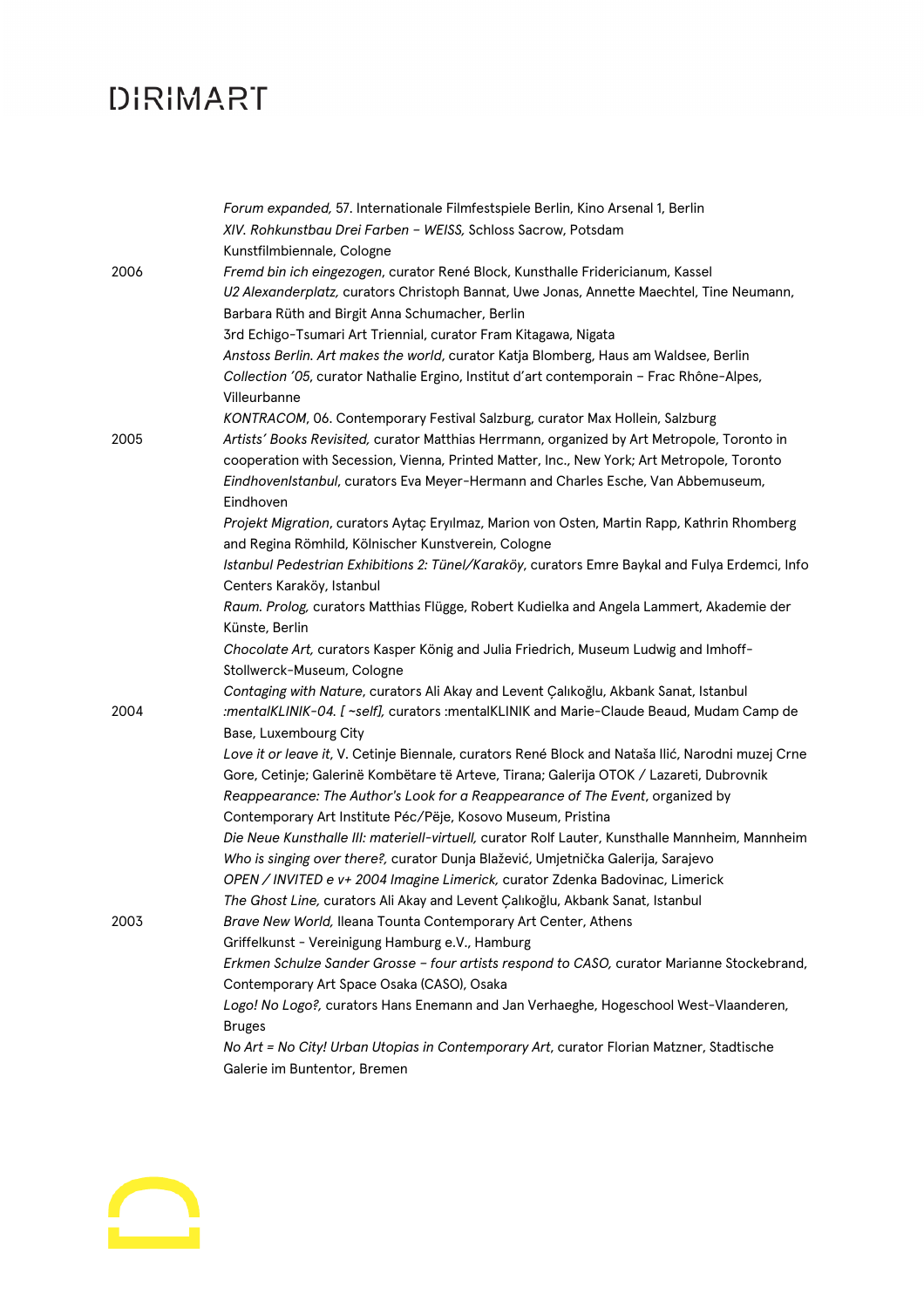|      | No Man is an Island. 16 cooperative art projects in Bremen, curators Eva Schmidt and Horst       |
|------|--------------------------------------------------------------------------------------------------|
|      | Griese, Gesellschaft für Aktuelle Kunst: Sögestrasse, Obernstrasse, Unser Lieben Frauen          |
|      | Kirchhof, Bremen                                                                                 |
|      | Performative Installation I "The givens are". Construction and Situation, curators Angelika      |
|      | Nollert and Silvia Eiblmayr, Galerie im Taxispalais, Innsbruck                                   |
|      | In den Schluchten des Balkan. Eine Reportage, curator René Block, Kunsthalle Fridericianum,      |
|      | Kassel                                                                                           |
|      | broken dreams  leider müssen wir Ihnen melden, curators Jan Löchte and Rudolf Reiber,            |
|      | Staatliche Akademie der Bildenden Künste, Stuttgart                                              |
|      | Blood & Honey. Future's in the Balkans, curator Harald Szeemann, Sammlung Essl, Kunst der        |
|      | Gegenwart, Klosterneuburg, Vienna                                                                |
|      | Discussing Sculpture, Galerie Martin Janda, Raum aktueller Kunst, Vienna                         |
|      | :mentalKLINIK-03. [copy], Ihlamur Yolu, Opera Palas Apt. no 33/35, Istanbul                      |
| 2002 | Taliban Talent Contest TTC - Ayşe Erkmen, Richard Hoeg, Karin Pernegger, curators Stefan         |
|      | Bidner and Thomas Feuerstein, Kunstraum Innsbruck, Innsbruck                                     |
|      | Speculations, curators Vasif Kortun and Erden Kosova, Platform Garanti Contemporary Art          |
|      | Center, Istanbul                                                                                 |
|      | Istanbul Pedestrian Exhibitions 1: Nișantașı, Personal Geographies, Global Maps, curator Fulya   |
|      | Erdemci, Istanbul                                                                                |
|      | Kunstsommer 2002 - 40 Jahre: Fluxus und die Folgen, curators René Block and Regina Bärthel,      |
|      | Drei-Lilien-Brunnen, Wiesbaden                                                                   |
|      | Onderstromen - Bovenstromen. Interventions in Public Spaces, organized by Nieuw                  |
|      | Internationaal Cultureel Centrum, Bauhaus, Bruges                                                |
|      | Continuità / Magnete. Artisti stranieri in Toscana 1945 - 2000, curator Angela Vettese, Fattoria |
|      | di Celle, Pistoia                                                                                |
|      | DIN ART 4 - 560 Künstler und 1 Formular, curator Anja Eichler, Museum für Kommunikation,         |
|      | Hamburg                                                                                          |
|      | 25. Bienal de São Paulo, curator Alfons Hug, Fundação de São Paulo, São Paulo                    |
| 2001 | Chairs in Contemporary Art, curator Agnes Kohlmeyer, Civici Musei del Castello di Udine, Udine   |
|      | SALTO MORTALE, curator Florian Matzner, Museum für Sepulkralkultur, Kassel                       |
|      | Tische der Kommunikation, curator Necmi Sönmez, Mobile Städtische Galerie im Museum              |
|      | Folkwang, Essen                                                                                  |
|      | Looking At You. Kunst, Provokation, Unterhaltung, Video, curator René Block, Kunsthalle          |
|      | Fridericianum, Kassel                                                                            |
|      | Orientale 1. Recherchen, Expeditionen, Handlungsreisen, curator Peter Herbstreut, ACC            |
|      | Galerie and Universitätsgalerie Weimar, Weimar                                                   |
|      | Boom! Confluenza: Network open to Contemporary Art in Tuscany, curator Silvia Lucchesi,          |
|      | Manifattura Tabacchi, Manifattura d'Arte, Florence                                               |
|      | 2nd Berlin Biennale for Contemporary Art, curator Saskia Bos, Postfuhramt, Berlin                |
|      | DIN ART 4 - 560 Künstler und 1 Formular, curator Anja Eichler, Museum für Kommunikation,         |
|      | Frankfurt am Main                                                                                |
| 2000 | Feature Presentation - Coming Attractions, curators Özge Açıkkol and Cem İleri, organized by     |
|      | Yapı Kredi Culture Centre, Robinson Crusoe 389, Istanbul                                         |
|      |                                                                                                  |
|      | Every Time, Montreal Biennial, curator Peggy Gale, Palais du Commerce, Montreal                  |

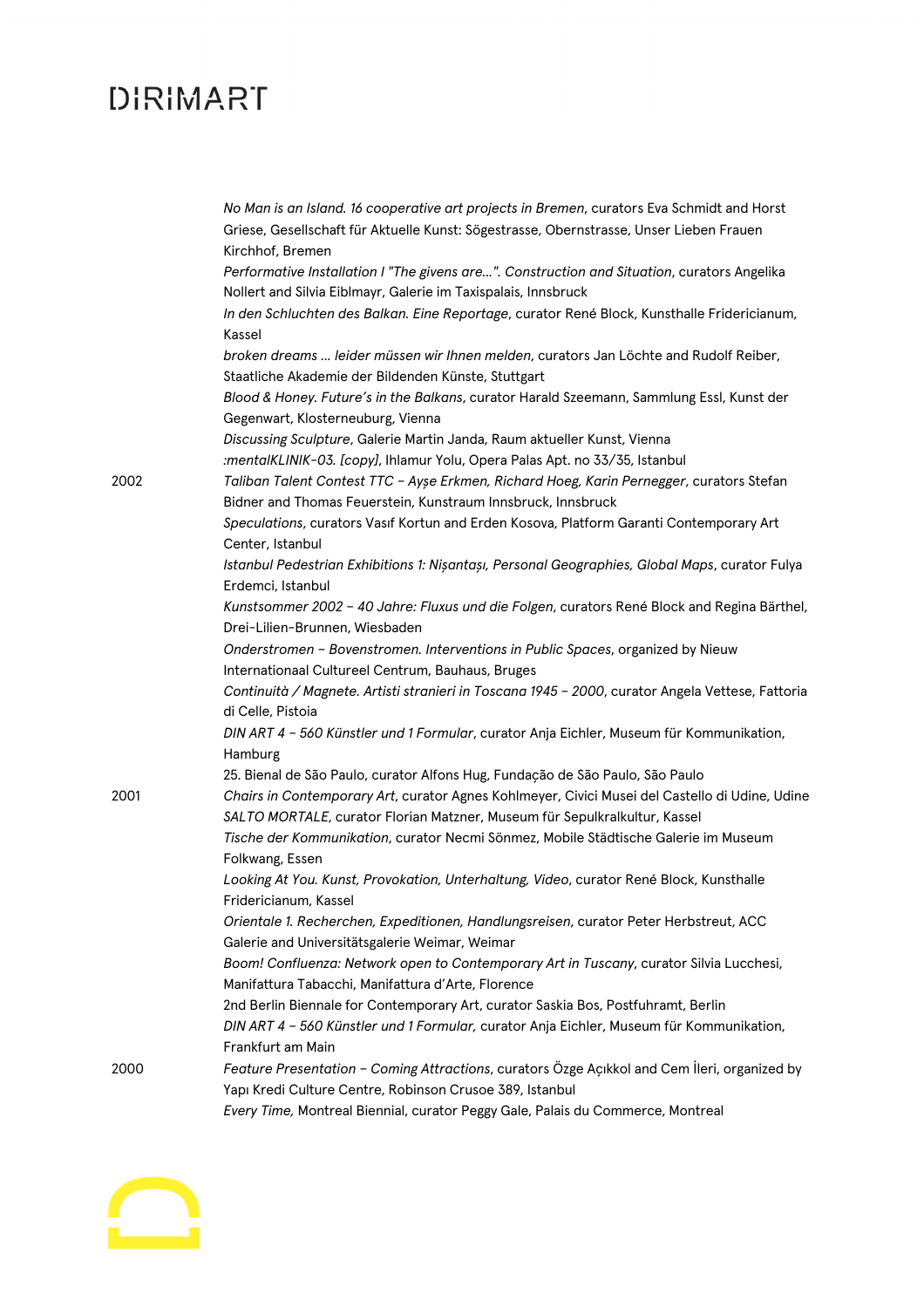|      | WIDER BILD GEGEN WART. Standpunten t.ov.v. een politiek, curator Martin Janda, Niew<br>International Cultureel Centrum, Antwerp |
|------|---------------------------------------------------------------------------------------------------------------------------------|
|      | Kunstraum Deutschland, curator Ursula Zeller, Institut für Auslandsbeziehungen e.V., The Genia                                  |
|      | Schreiber University Art Gallery, Tel Aviv                                                                                      |
|      | HIER DA UND DORT. Kunst in Singen. Internationales Kunstprojekt im öffentlichen Raum, Singen                                    |
|      | From Here to There - Passageways at Solitude, curators Gregory Volk and Sabine Russ,                                            |
|      | Akademie Schloss Solitude, Stuttgart                                                                                            |
|      | Man + Space, III. Gwangju Biennale, curator René Block, Biennial Exhibition Hall, Gwangju                                       |
|      | WIDER BILD GEGEN WART. Positionen zu einem politischen Diskurs, Galerie Martin Janda,                                           |
|      | Vienna                                                                                                                          |
|      | Man muss ganz schön viel lernen, um hier zu funktionieren, curator Nicolaus Schafhausen,                                        |
|      | Frankfurter Kunstverein, Frankfurt am Main                                                                                      |
| 1999 | Zeitwenden - Ausblick, curators Lóránd Hegyi and Manfred Nehrer, Museum moderner Kunst                                          |
|      | Stiftung Ludwig Wien, 20er Haus, Vienna                                                                                         |
|      | Zeitwenden - Ausblick, curators Dieter Ronte and Walter Smerling, Kunstmuseum Bonn, Bonn                                        |
|      | Under the Same Sky. Art in Urban Contexts, curator Maaretta Jaukkuri, Nykytaiteen museo                                         |
|      | Kiasma, Helsinki                                                                                                                |
|      | Fireworks, curator Saskia Bos, De Appel Foundation, Amsterdam                                                                   |
|      | The Sultan's Pool: International Project, Art Focus 3rd International Biennial of Contemporary                                  |
|      | Art Jerusalem,, curator Kasper König, The Sultan's Pool                                                                         |
|      | Chronos & Kairos. Die Zeit in der zeitgenössischen Kunst, curator René Block, Kunsthalle                                        |
|      | Fridericianum, Kassel                                                                                                           |
|      | "Dream City" - Ein Münchner Gemeinschaftsprojekt, curators Jo-Anne Birnie Danzker, Luise                                        |
|      | Horn, Dirk Luckow and Dirk Snauwaert, Museum Villa Stuck, Munich                                                                |
|      | Karin Sander / Ayşe Erkmen C 1, curator Werner Meyer, Kunsthalle Göppingen, Göppingen                                           |
| 1998 | 7. Triennale der Kleinplastik 1998, curator Werner Meyer, SüdwestLB Forum, Stuttgart                                            |
|      | Iskorpit. Recent Art from Istanbul, curators René Block and Fulya Erdemci, Haus der Kulturen<br>der Welt, Berlin                |
|      | Arte all'Arte, curators Florian Matzner and Angela Vettese, Associazione Arte Continua,                                         |
|      | Mensano; Associazione Arte Continua: Casole d'Elsa, San Gimignano                                                               |
|      | Mar de Fondo, curator Rosa Martínez, Teatro romano de Sagunto, Sagunto                                                          |
|      | Echolot: oder 9 Fragen an die Peripherie, curator René Block, Museum Fridericianum, Kassel                                      |
|      | Genius Loci, curator Bernhard Fibicher, Kunsthalle Bern, Bern                                                                   |
| 1997 | Dazzle Gradually, curator Gregory Volk, Apex Art, New York                                                                      |
|      | Skulptur Projekte in Münster 1997, curator Kasper König, Westfälisches Landesmuseum für                                         |
|      | Kunst und Kulturgeschichte, Münster                                                                                             |
|      | s/light, curator Peter Herbstreuth, Konstmuseet Malmö, Malmö                                                                    |
| 1996 | Inclusion: Exclusion. Versuch einer neuen Kartografie der Kunst im Zeitalter von                                                |
|      | Postkolonialismus und globaler Migration (=Steirischer Herbst 96), curator Pete Weibel, Graz                                    |
|      | Zeil & Kunst. Zeil-Fenster 96: Kunst im Schaufenster, curators Kasper König, Brigitte Kölle and                                 |
|      | Florian Waldvogel, Zeil, Frankfurt am Main                                                                                      |
|      | Manifesta 1st European Biennial of Contemporary Art, curator Katalyn Néray, Villa Museumpark,                                   |
|      | Rotterdam                                                                                                                       |

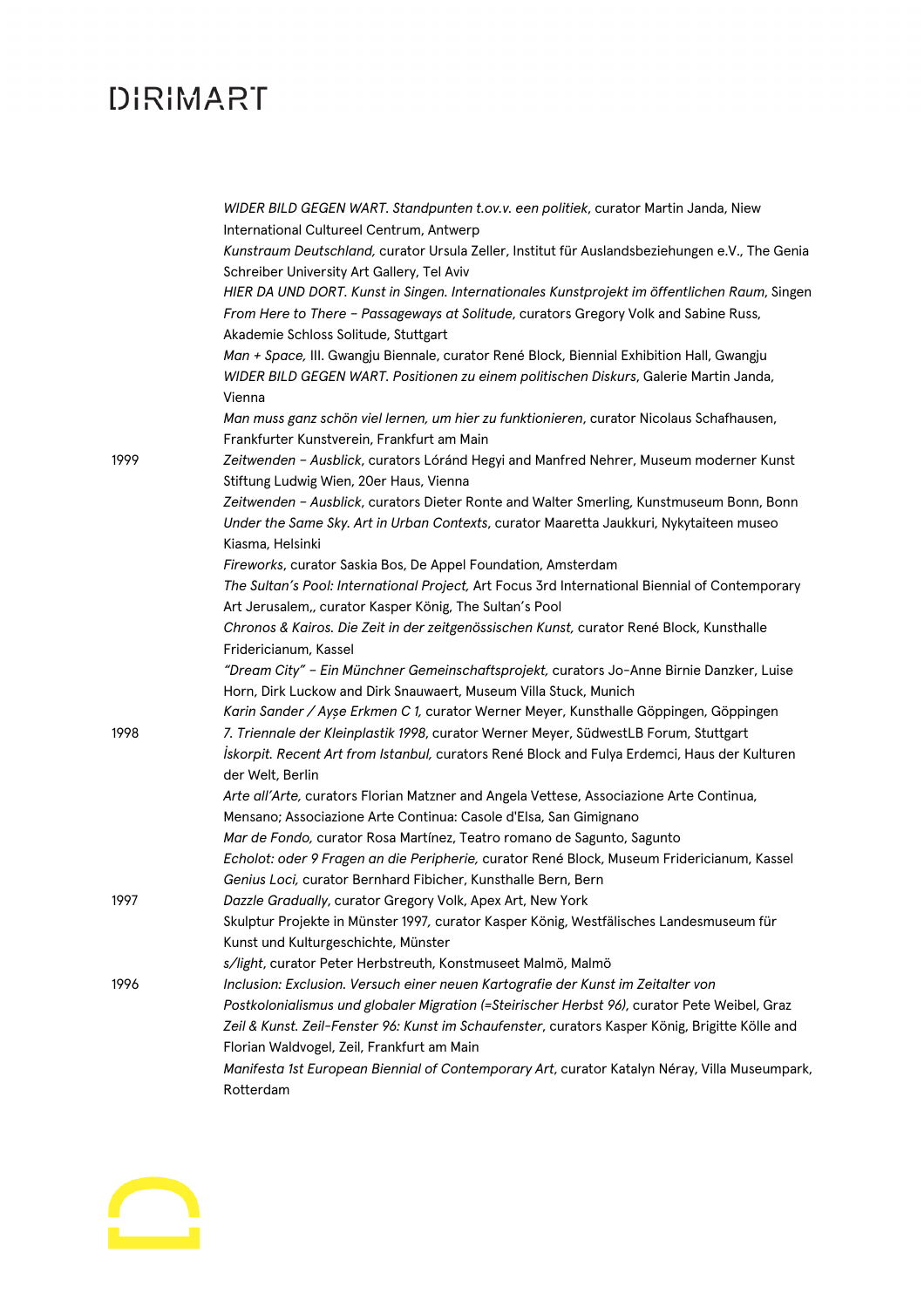|      | Art Omi 1996 International Artists' Residency, curator Linda Cross, Art Omi International Arts<br>Center, Columbia County                                                                                                                                                                                                                                        |
|------|------------------------------------------------------------------------------------------------------------------------------------------------------------------------------------------------------------------------------------------------------------------------------------------------------------------------------------------------------------------|
| 1995 | ORIENT/ATION-The Vision of Art in a Paradoxical World, 4th International Istanbul Biennial,                                                                                                                                                                                                                                                                      |
|      | curator René Block, Istanbul                                                                                                                                                                                                                                                                                                                                     |
|      | In Transit. Contemporary Art in Germany, curator Ulrike Rüdiger, Haus am Waldsee, Berlin                                                                                                                                                                                                                                                                         |
|      | Dialogues of Peace, curator Adelina von Fürstenberg, Park of Palais des Nations, Geneva<br>GAR, curators Vahap Avșar, Selim Birsel and Claude Leon, Ankara Railway Station, Ankara<br>Berättelse. Konst från Berlin, curator Michael Glasmeier, Konstmuseet Malmö, Malmö<br>In Transit. Contemporary Art in Germany, curator Ulrike Rüdiger, Kunstsammlung Gera, |
| 1994 | Orangerie / Otto- Dix-Haus, Gera<br>Erzählen, curator Michael Glasmeier, Akademie der Künste, Berlin                                                                                                                                                                                                                                                             |
|      | In Transit. Contemporary Art in Germany, curator Ulrike Rüdiger, Centre Albert Borschette,                                                                                                                                                                                                                                                                       |
|      | <b>Brussels</b>                                                                                                                                                                                                                                                                                                                                                  |
|      | Iskele. Türkische Kunst Heute, curators René Block, Beral Madra and Sabine Vogel, Institut für                                                                                                                                                                                                                                                                   |
|      | Auslandsbeziehungen e.V., Oranienstraße 13, Heinrichplatz, Berlin                                                                                                                                                                                                                                                                                                |
|      | Iskele. Türkische Kunst Heute, curators René Block, Beral Madra, Sabine Vogel and Monika                                                                                                                                                                                                                                                                         |
|      | Winkler, Institut für Auslandsbeziehungen e.V., Stuttgart                                                                                                                                                                                                                                                                                                        |
|      | İskele. Türkische Kunst Heute, curators René Block, Beral Madra, Sabine Vogel and Iris Lenz,                                                                                                                                                                                                                                                                     |
|      | Institut für Auslandsbeziehungen e.V., Bonn                                                                                                                                                                                                                                                                                                                      |
| 1993 | Women in Anatolia. 9000 Years of the Anatolian Woman, Istanbul Archaeology Museums,                                                                                                                                                                                                                                                                              |
|      | Istanbul                                                                                                                                                                                                                                                                                                                                                         |
|      | Istanbul Sergisi, Atatürk Cultural Center, Istanbul                                                                                                                                                                                                                                                                                                              |
|      | Die Kunsthalle als Museum-Der Eigenbesitz, curator Hans-Jürgen Schwalm, Kusthalle                                                                                                                                                                                                                                                                                |
|      | Reckinghausen, Recklinghausen                                                                                                                                                                                                                                                                                                                                    |
|      | 10 Artists 10 Works: D, Koleksiyon Mobilya, Istanbul                                                                                                                                                                                                                                                                                                             |
| 1992 | Sanat Texnh, Fourteen Turkish and Greek Contemporary Artists, curator Beral Madra, MSFAU                                                                                                                                                                                                                                                                         |
|      | Istanbul Museum of Painting and Sculpture, Istanbul                                                                                                                                                                                                                                                                                                              |
|      | 10 Artists 10 Works: C, curator Beral Madra, Atatürk Cultural Center, Istanbul                                                                                                                                                                                                                                                                                   |
| 1991 | European Workshop Ruhrgebiet '91, curator Ferdinand Ullrich, Kunsthalle Recklinghausen,<br>Recklinghausen                                                                                                                                                                                                                                                        |
| 1990 | 8 Artists 8 Works: B, Atatürk Cultural Center, Istanbul                                                                                                                                                                                                                                                                                                          |
|      | Grand Exhibition II, curator Tomur Atagök, MSFAU Istanbul Museum of Painting and Sculpture,                                                                                                                                                                                                                                                                      |
|      | Istanbul                                                                                                                                                                                                                                                                                                                                                         |
|      | European Workshop Ruhrgebiet '90, curator Ferdinand Ullrich, Kunsthalle Recklinghausen,                                                                                                                                                                                                                                                                          |
|      | Recklinghausen                                                                                                                                                                                                                                                                                                                                                   |
|      | Göndermeler: Beykal, Erkmen, Kiraz, Onur, Macka Art Galley, Istanbul                                                                                                                                                                                                                                                                                             |
| 1989 | 2nd International Istanbul Biennial, curator Beral Madra, Istanbul                                                                                                                                                                                                                                                                                               |
|      | 10 Artists 10 Works: A, Atatürk Cultural Center, Istanbul                                                                                                                                                                                                                                                                                                        |
| 1988 | Joint Exhibit, curator Cengiz Çekil, Turkish-American Association, Izmir                                                                                                                                                                                                                                                                                         |
|      | A Cross Section of Avantgarde Turkish Art V, Dolmabahce Palace First Movement Mansion,                                                                                                                                                                                                                                                                           |
|      | Istanbul                                                                                                                                                                                                                                                                                                                                                         |
| 1987 | A Cross Section of Avantgarde Turkish Art IV, Atatürk Cultural Center, Istanbul                                                                                                                                                                                                                                                                                  |
|      | Joint Exhibit, Turkish-American Association, Izmir                                                                                                                                                                                                                                                                                                               |

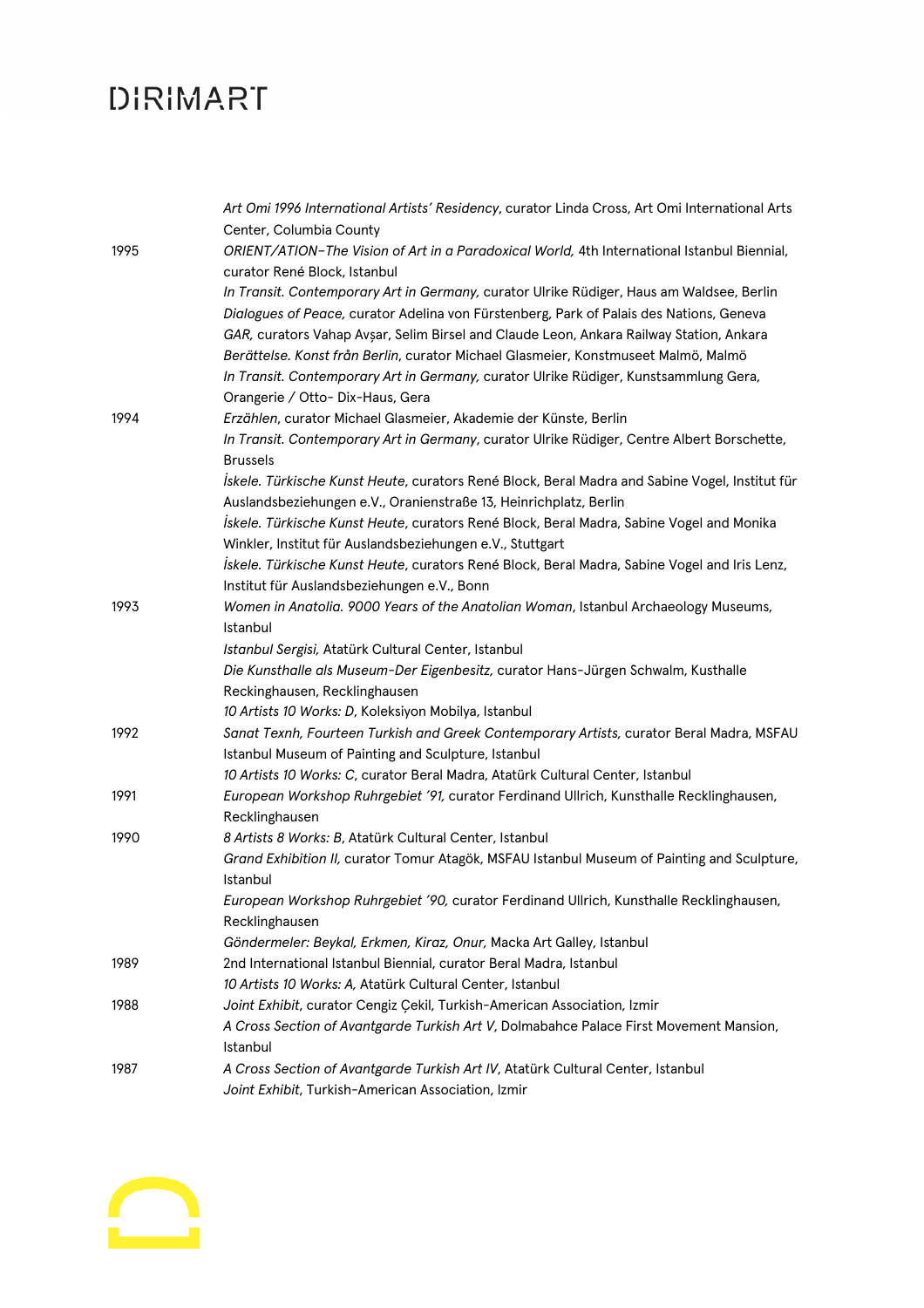|      | 6th Istanbul Art Festival. Exhibition of New Trends in Art, Mimar Sinan Fine Arts University,<br>Istanbul               |
|------|-------------------------------------------------------------------------------------------------------------------------|
| 1986 | A Cross Section of Avantgarde Turkish Art III, Atatürk Cultural Center, Istanbul                                        |
|      | In Memory of Joseph Beuys "Another Kind of Art", curator Cengiz Çekil, German Cultural                                  |
|      | Center, Izmir                                                                                                           |
| 1985 | 5th Istanbul Art Festival. Exhibition of New Trends in Art, Mimar Sinan Fine Arts University,<br>Istanbul               |
|      | A Cross Section of Avantgarde Turkish Art II, Yıldız University, Istanbul                                               |
| 1983 | 4th Istanbul Art Festival. Exhibition of New Trends in Art, Mimar Sinan Fine Arts University,<br>Istanbul               |
|      | Artists of Today. 4th Istanbul Exhibition, MSFAU Istanbul Museum of Painting and Sculpture,<br>Istanbul                 |
| 1982 | Artists of Today. 3rd Istanbul Exhibition, Park of MSFAU Istanbul Museum of Painting and                                |
|      | Sculpture, Istanbul                                                                                                     |
| 1981 | 3rd Istanbul Art Festival. Exhibition of New Trends in Art, Mimar Sinan Fine Arts University,<br>Istanbul               |
| 1980 | Artists of Today. 1st Istanbul Exhibition, Park of MSFAU Istanbul Museum of Painting and                                |
|      | Sculpture, Istanbul                                                                                                     |
| 1979 | 2nd Istanbul Art Festival. Exhibition of New Trends in Art, Mimar Sinan Fine Arts University,<br>Istanbul               |
| 1977 | 1st Istanbul Art Festival. Exhibition of New Trends in Art, Mimar Sinan Fine Arts University,<br>Istanbul               |
| 1974 | 35. Devlet Resim ve Heykel Sergisi, curator Osman Zeki Oral, Ankara Painting and Sculpture<br>Museum, Ankara            |
| 1972 | V. Bienal Internacional de Arte de Ibiza, curator Daniel Giralt-Miracle, Museo de Arte<br>Contemporáneo de Ibiza, Ibiza |
|      | 33. Devlet Resim ve Heykel Sergisi, curator Osman Zeki Oral, Ankara Painting and Sculpture                              |
|      | Museum, Ankara                                                                                                          |
| 1969 | "Ahmet Andicen Sergisi", Mimar Sinan Fine Arts University, Istanbul                                                     |
|      |                                                                                                                         |

#### **PERMANENT WORKS**

| 2020 | Preis der Stiftung Ernst Franz Vogelmann, Kunsthalle Vogelmann, Heilbronn                    |
|------|----------------------------------------------------------------------------------------------|
| 2017 | Broche, curator Astrid Van Ingelgom, commissioned by Ghent City Council, Korenmarkt, Ghent   |
|      | Luther and the Avantgarde. Contemporary Art in Wittenberg, Berlin and Kassel, curators       |
|      | Walter Smerling, Kay Heymer, Susanne Kleine, Dimitri Ozerkov, Peter Weibel and Dan Xu,       |
|      | Wittenberg Old Prison, Wittenberg                                                            |
| 2015 | Places, curator Leslie Markle, Kemper Art Museum, Washington University Campus, St. Louis    |
| 2012 | Segment #3. A Selection from the Borusan Contemporary Art Collection, curator Necmi          |
|      | Sönmez, Borusan Contemporary, Istanbul                                                       |
| 2010 | Deniz Palas, today Nejat Eczacıbaşı Building, Sadi Konuralp Street, no. 5, Şişhane, Istanbul |
| 2008 | Ayse Erkmen – Hausgenossen, curator Julian Heynen, K21 Kunstsammlung Nordrhein-              |
|      | Westfalen, NRW.BANK, Düsseldorf                                                              |